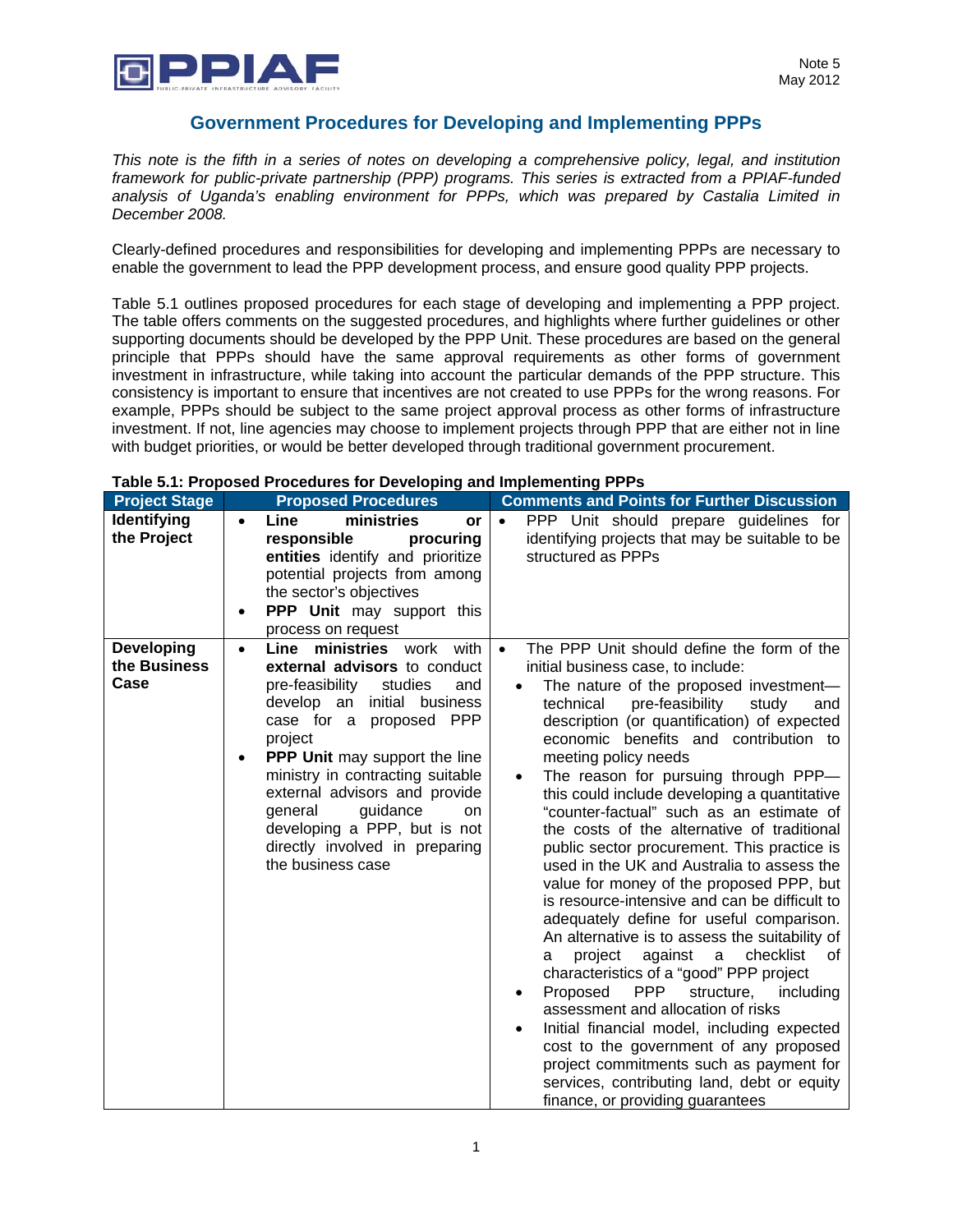| <b>Project Stage</b>                                         | <b>Proposed Procedures</b>                                                                                                                                                                                                                                                                                                                                                                                                                                                                                                                                                                                                                                                                                                                        | <b>Comments and Points for Further Discussion</b>                                                                                                                                                                                                                                                                                                                                                                                                                                                                                                                                                                                                                                                                                                                                                                                                                                                                   |
|--------------------------------------------------------------|---------------------------------------------------------------------------------------------------------------------------------------------------------------------------------------------------------------------------------------------------------------------------------------------------------------------------------------------------------------------------------------------------------------------------------------------------------------------------------------------------------------------------------------------------------------------------------------------------------------------------------------------------------------------------------------------------------------------------------------------------|---------------------------------------------------------------------------------------------------------------------------------------------------------------------------------------------------------------------------------------------------------------------------------------------------------------------------------------------------------------------------------------------------------------------------------------------------------------------------------------------------------------------------------------------------------------------------------------------------------------------------------------------------------------------------------------------------------------------------------------------------------------------------------------------------------------------------------------------------------------------------------------------------------------------|
| Assessing<br>and<br><b>Approving</b><br>the Business<br>Case | Business case developed by<br>$\bullet$<br>the Line Ministry must be<br>certified by the PPP Unit as in<br>line with the criteria outlined in<br>the PPP policy<br>Business case then forwarded<br>the<br><b>Development</b><br>to<br><b>Committee</b> for their approval<br>to continue to the project<br>development stage                                                                                                                                                                                                                                                                                                                                                                                                                      | The PPP Unit will review and certify the<br>$\bullet$<br>business case according to defined criteria<br>based on the PPP policy. These criteria<br>should be defined and published by the PPP<br>Unit and should include:<br>Initial assessment of economic, technical,<br>and financial viability<br>Consistency of PPP structure and risk<br>allocation with defined guidelines based on<br>PPP policy<br>Value for money of proposed PPP<br>compared with other service delivery<br>options, including an assessment of the<br>country-factual analysis if necessary<br>Certification by the PPP Unit therefore                                                                                                                                                                                                                                                                                                  |
|                                                              |                                                                                                                                                                                                                                                                                                                                                                                                                                                                                                                                                                                                                                                                                                                                                   | signified that a project is well-structured and<br>represents the least-cost option for achieving<br>the<br>outputs.<br>Subsequent<br>proposed<br>the<br>Development<br>assessments<br>by<br>Committee, Cabinet, and Parliament can<br>focus on the consistency of the proposed<br>PPP with policy and budget priorities<br>Development Committee approval promotes<br>consistency<br>between<br>the<br>process<br>for<br>developing PPPs and other forms<br>0f<br>government investment. The committee is<br>best-placed to assess the consistency of the<br>proposed PPP with policy priorities and<br>budget requirements before spending on<br>project development. Approval should be<br>based<br>same<br>criteria<br>on<br>as<br>general<br>Development Committee project approval                                                                                                                            |
| <b>Developing</b><br>the Project                             | <b>PPP</b><br>Once<br>has<br>been<br>a<br>$\bullet$<br>approved for development by<br>the Development Committee, a<br>Project Team is formed by the<br><b>Accounting Officer of the line</b><br>ministry, including<br>line<br>representatives of<br>the<br>ministry,<br>PPP Unit,<br>other<br>bodies<br>where<br>sector<br>appropriate,<br>and<br>external<br>advisors<br>A Team Leader is appointed.<br>$\bullet$<br>The team leader manages the<br>project and acts as the main<br>point of contact throughout the<br>development and procurement<br>process<br>The PPP Unit may support the<br>٠<br>line ministry and team leader in<br>contracting suitable advisors<br>The<br>Project<br><b>Team</b><br>is<br>responsible for undertaking a | The PPP Unit's role on the Project Team<br>$\bullet$<br>may vary depending on the capacity of the<br>relevant line ministry in developing and<br>implementing PPPs<br>The aim of the project development process<br>$\bullet$<br>is to specify as fully as possible the proposed<br>structure of the project:<br>Specify in detail the quality and quantity of<br>expected outputs, and how these will be<br>monitored and assessed. This may not<br>include detailed specification of the project<br>design or designation of a specific site,<br>which may be left to the bidders' discretion<br>Specify in detail how project risks will be<br>allocated and the mechanism by which the<br>government will accept project risks,<br>including<br>draft<br>guarantee<br>documents<br>where appropriate<br>Undertake market sounding to provide<br>initial evidence of potential bidder interest<br>in the project |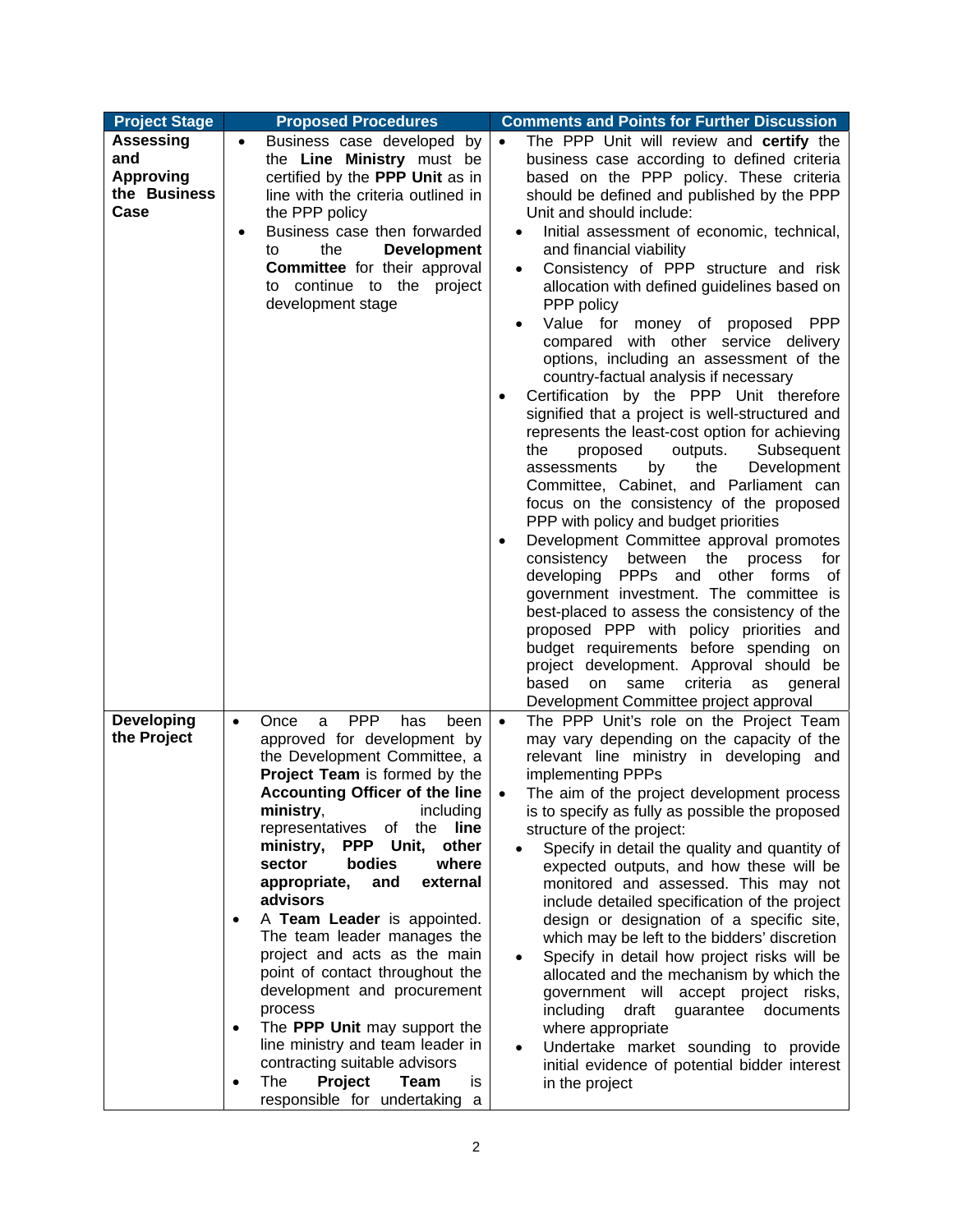| <b>Project Stage</b>                   | <b>Proposed Procedures</b>                                                                                                                                                                                                                                                                                                                                                                                           | <b>Comments and Points for Further Discussion</b>                                                                                                                                                                                                                                                                                                                                                                                                                                                                                                                                                                                                                                                    |
|----------------------------------------|----------------------------------------------------------------------------------------------------------------------------------------------------------------------------------------------------------------------------------------------------------------------------------------------------------------------------------------------------------------------------------------------------------------------|------------------------------------------------------------------------------------------------------------------------------------------------------------------------------------------------------------------------------------------------------------------------------------------------------------------------------------------------------------------------------------------------------------------------------------------------------------------------------------------------------------------------------------------------------------------------------------------------------------------------------------------------------------------------------------------------------|
|                                        | detailed feasibility study, for<br>designing the project structure<br>and creating a full set of draft<br>contracts,<br>including<br>any<br>proposed<br>government<br>guarantees,<br>and<br>tender<br>documents (including criteria for<br>bid evaluation and a clear<br>description of the tender and<br>evaluation process)                                                                                        |                                                                                                                                                                                                                                                                                                                                                                                                                                                                                                                                                                                                                                                                                                      |
| <b>Approving</b><br><b>Procurement</b> | Once draft contracts and tender<br>$\bullet$<br>documents are prepared, these                                                                                                                                                                                                                                                                                                                                        | Contracts Committee approval required<br>$\bullet$<br>$\bullet$                                                                                                                                                                                                                                                                                                                                                                                                                                                                                                                                                                                                                                      |
|                                        | are submitted to the Contracts<br>Committee<br>line<br>оf<br>the<br>ministry for approval<br>Where the PPP project requires<br>$\bullet$<br>a financial commitment by the<br>government-whether<br>regular<br>of<br>payments<br>guarantees-it<br>should then be submitted for<br>approval to <b>Cabinet</b> and to<br>Parliament by the Accounting<br>Officer of the line ministry,<br>supported by the Project Team | Cabinet and Parliament approval of any<br>project with a financial commitment by the<br>government (future budget allocations or<br>guarantees) required to:<br>Contribute to consistency of processes for<br>PPP with other means of government<br>infrastructure-ensures<br>investment<br>in.<br>PPPs are subject to the same budget and<br>policy priority checks, and that incentives<br>are not created for policymakers to<br>inappropriately favor PPPs<br>Protect<br>investors<br>from<br>the<br>risk<br>οf<br>parliament failing to approve contracted<br>annual payments on PPPs<br>Deviation from this standard process may be<br>$\bullet$<br>allowed where approved by the PPP Unit and |
| <b>Monitoring</b>                      | line<br>ministry<br>The<br>is<br>$\bullet$                                                                                                                                                                                                                                                                                                                                                                           | well-justified by the Project Team<br>Contract monitoring is the responsibility of<br>$\bullet$                                                                                                                                                                                                                                                                                                                                                                                                                                                                                                                                                                                                      |
| and<br><b>Enforcing</b>                | responsible for monitoring the<br>contractor's performance<br>Responsibilities and processes<br>$\bullet$<br>in case of a breach of contract<br>should be defined in the project<br>contract                                                                                                                                                                                                                         | the line ministry or government entity, and<br>could be supported by periodic review by an<br>expert panel<br>Responsibilities and processes in the case of<br>$\bullet$<br>a dispute should be agreed in the PPP<br>standard<br>contract,<br>and<br>follow<br>dispute<br>resolution processes developed by the PPP<br>Unit. These could include:<br>Consultation with expert advisory<br>Appointment of a mediator, funded by both<br>parties through contribution to an escrow<br>account, to facilitate structured efforts to<br>settle disputes<br>International arbitration as a last resort for<br>intractable disputes                                                                        |
| <b>Recording</b>                       | The<br>line<br>ministry<br>is.<br>$\bullet$                                                                                                                                                                                                                                                                                                                                                                          | <b>PPP</b><br>requiring<br>financial<br>projects<br>a<br>$\bullet$                                                                                                                                                                                                                                                                                                                                                                                                                                                                                                                                                                                                                                   |
| and<br><b>Reporting</b>                | responsible for reporting<br>on<br>contract performance<br>line<br>The<br>ministry<br>should<br>$\bullet$<br>submit periodic project progress<br>reports to the PPP Unit, in an<br>agreed format,<br>provide<br>to<br>information<br>overall<br>the<br><b>on</b><br><b>PPP</b><br>of<br>the<br>performance<br>program                                                                                                | commitment by the government should be<br>subject to the same on-going reporting<br>requirements as other forms of government<br>project expenditures                                                                                                                                                                                                                                                                                                                                                                                                                                                                                                                                                |